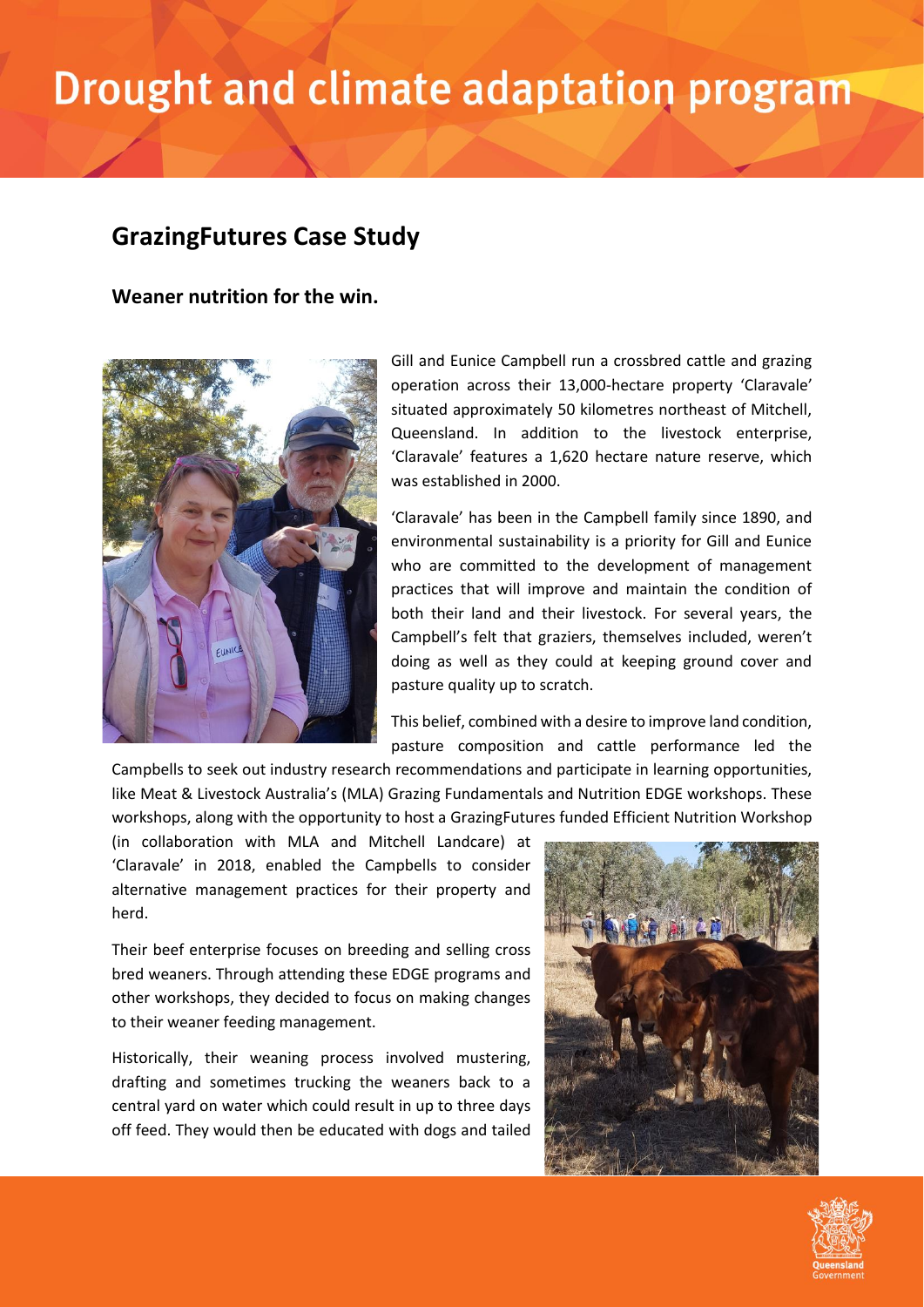## Drought and climate adaptation program



out daily to graze pasture over the next one to two weeks. They weren't offered additional feed in the yards overnight.

Through attending the Nutrition EDGE course, they learned the potential three-day feed gap was likely to be eliminating most of the healthy gut bacteria, thus the weaners early rumen biology could be taking up to four weeks to recover, impacting on their growth.

Today, the Campbells avoid this feed-gap by ensuring weaners are given access to ample amounts of quality hay and clean water as soon as the calf leaves the mother, and whenever they are in the yards. Alternating between grass and hay during the week of weaning, allows calves to settle quicker and stay full for longer, maintaining gut health and minimising weight loss. These changes have resulted in significant improvements in

condition and growth of calves post-weaning. This improvement in body weight then carries forward to higher conception and earlier pregnancy rates in the retained heifers.

The value of participating in the GrazingFutures Efficient Nutrition and MLA Nutrition EDGE workshops allowed the family to practically apply new knowledge and further build confidence in drought management decision making. The Campbell's have been members of the Mitchell and District Landcare Association for over twenty years, and their participation in landscape planning and management projects has allowed them to implement numerous improved practices on farm. This has included infrastructure planning and development to support practices which have lifted land condition, such as improved rotational grazing, conservative stocking rates and strategic fire management practices.

A focus on how to best counteract dry seasons, retain a core breeding herd and ultimately grow more, quality 3P (productive, perennial, and palatable) grasses has really highlighted the importance of land management for the Campbell family. The Campbell's decision to rotationally graze ten years ago proved to be a good long-term strategy when it comes to withstanding drought. Running cattle in larger mobs allowed the Campbell's to systematically spell paddocks, improve groundcover and balance cattle and feed supplies. This process was based on the principal of keeping country 'rain ready' and gave grasses a chance to replenish and build more resilience to the impact grazing.